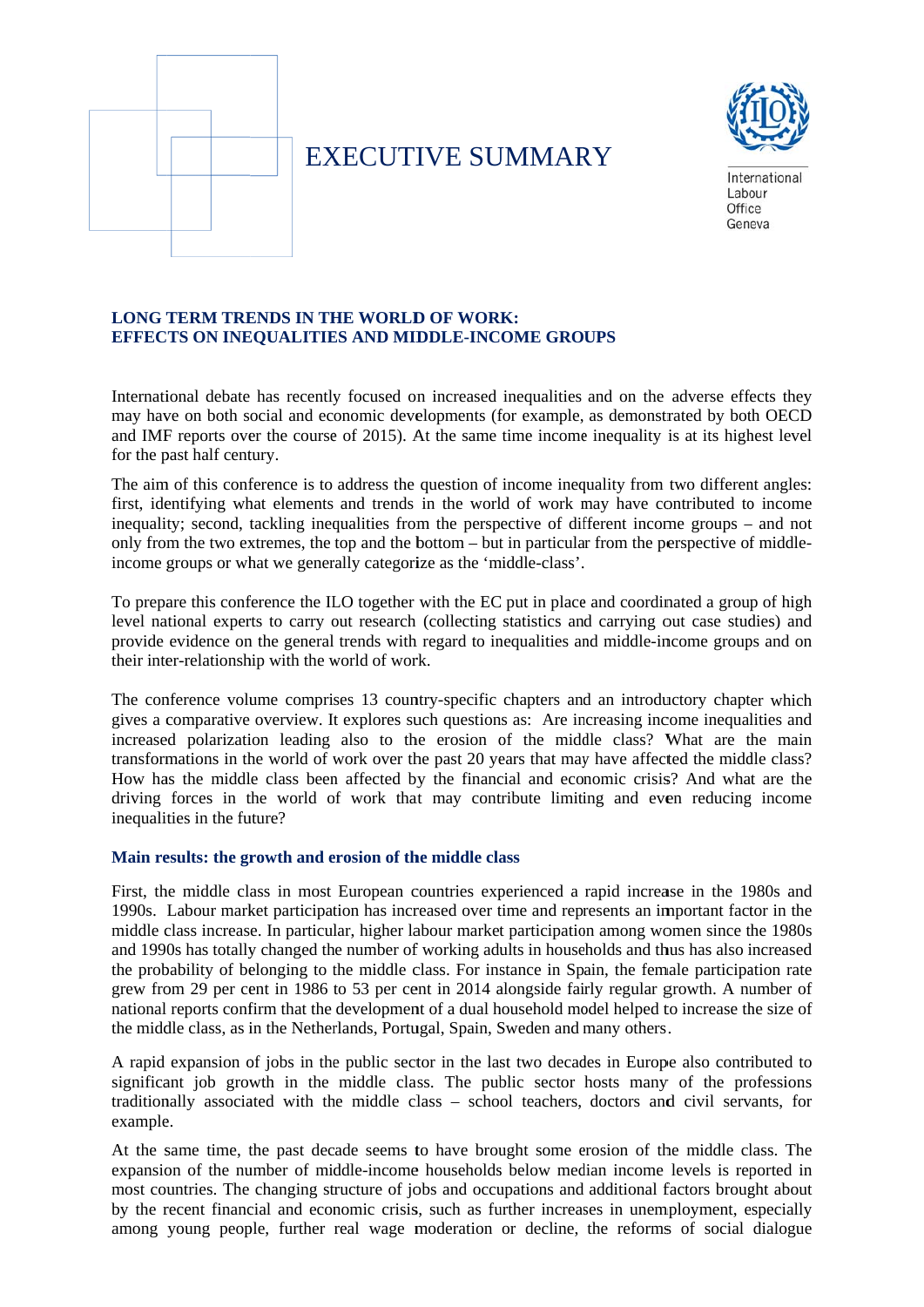institutions, and cuts in both employment and wages in the public sector all seem to contribute to the erosion of the middle class in Europe. Involuntary part-time work in almost all professions and in both the public and the private sectors also increased significantly since the crisis. As described in a number of national chapters, a sort of vicious circle has developed: the crisis has weakened the middle class, which in turn has reduced aggregate demand, thereby deepening and prolonging the downturn.

Some occupations that traditionally represented the middle class such as teachers may not systematically belong to the middle income groups anymore. The number of temporary contracts in the public sector has increased rapidly throughout Europe. Employment security is thus no longer the norm in the public sector that does not seem to represent a lever for employment growth for the middle class as witnessed in the past.

Women have been particularly affected by this process. The public sector is not only a major source of employment for women but also provides many jobs for highly qualified women, and the above processes therefore directly affect the dual household model and the growth of the middle class. Lower supply and sometimes lower quality of public services is also affecting the middle class traditionally in demand for such services, especially women who wish to continue their participation in the labour market.

Different chapters in the conference volume show how very high youth unemployment rates could result in a lower probability of being part of the middle class in the future, and would thus lead to a form of intergenerational gap. By contrast, lower youth unemployment rates as in Belgium or Germany could help younger generations to achieve or maintain middle class status.

The situation of older workers also has an impact. Employment rates for older workers (55–64 years) have increased during the past decade. The postponement of exit at the end of job career entails a lengthening of working life and provides a means of sustaining middle class status.

### **The link between polarization and the middle class**

The findings of the group of experts make a direct linkage between increased income inequalities and the erosion of middle income groups, and confirm the need to tackle inequalities also by looking at what is happening to the 'middle class'. The figure below shows a direct correlation (as shown by the red line and by a R-Squared or coefficient of determination of 0.71 for 2011) between the level of income inequalities and the size of the core middle class. The conference volume also finds a direct correlation between the trends of these two indicators overtime. On this basis, we can predict that the increase in inequalities documented recently by several international organizations (OECD, IMF, ILO, EC) must have been accompanied by an erosion of the middle class.



**Correlation between the level of inequality and the size of the middle class, selected EU countries, 2011** (R2 = 0.71)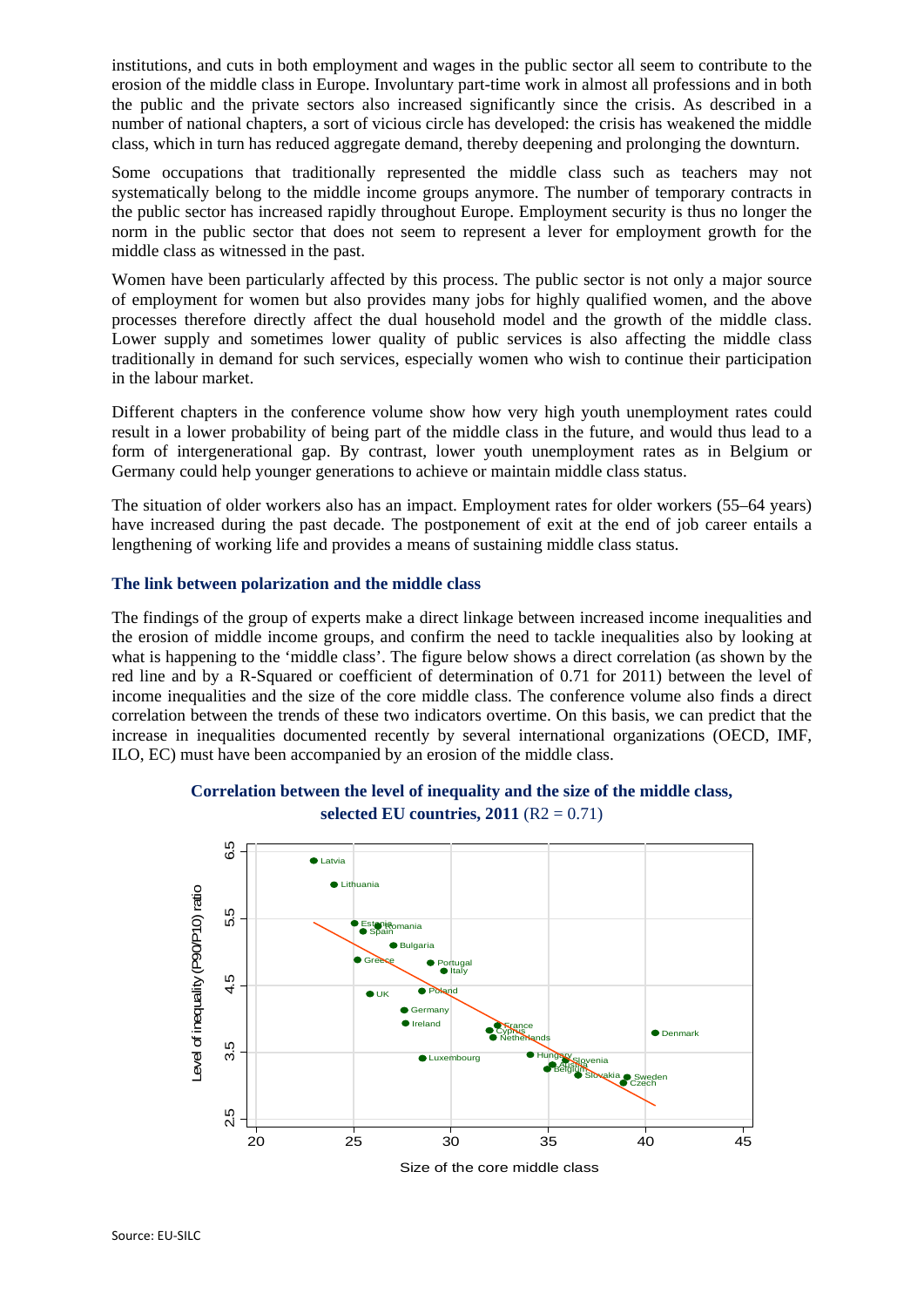Another relationship emerges from the data, one between the decline in the middle class and its original size.<sup>1</sup> The size of the core middle class in Europe varies considerably from country to country, from 23 per cent in Latvia to 40 per cent in Denmark (2011). The map of the EU shows a more substantial middle class in the Nordic countries – Denmark, Sweden – and a smaller middle class in both the south (Greece, Spain) and in central and eastern Europe (Latvia, Lithuania, Estonia).



**Size of income classes based on net household income, selected EU countries, 2011** 

Source: EU‐SILC

### **Policies and institutions can make a difference**

Considering the importance of participation in the labour market, all measures that contribute to increasing such participation tend to have a direct impact on the stability and even growth of middleincome groups. For instance the use of vocational training and short-time working schemes in a number of EU countries during the recent crisis contributed to limiting unemployment and helped younger generations to maintain some basis to achieving middle class status.

Similarly the long term trend of jobs polarization reported in this conference calls for an ambitious programme of upgrading to ensure employees will acquire the necessary new skills to match those required on the labour market, Sweden and Germany providing interesting developments in this direction.

Industrial relations as a process for influencing the world of work and thus inequalities were found to play a particular role. Even if industrial relations systems are very different between, for instance, Belgium, France, and the Netherlands, its resilience in those three countries seems to have represented one major reason for relatively lower inequalities and a greater stability of the middle class.

Conversely, the weakening of a number of mechanisms of social dialogue since the crisis began seems to have had a direct impact on the world of work with significant effects on inequalities and the middle class. Long-term transformations in industrial relations and labour markets can also explain the growth of the low pay segment and the erosion of the middle class. In this context, minimum wage policies contribute to lifting the income position of those at the bottom of the wage scale and facilitate their households' progression towards the middle group categories.

Mechanisms of wage fixing and wage bargaining were also found to play some role. While the removal of the wage indexation mechanism in Italy in the early 1990s was accompanied by an immediate increase in inequalities, the survival of the indexation system in Belgium seems to have

 $1$  Within entire distribution, we capture the middle class size through three middle-income groups: lower middle (below 60 to 80% of median income), core middle (80 to 120%) and upper middle (120 to 200%), complemented by the two other extremes, namely the lower income group (below 60%) and the upper income group (above 200%).